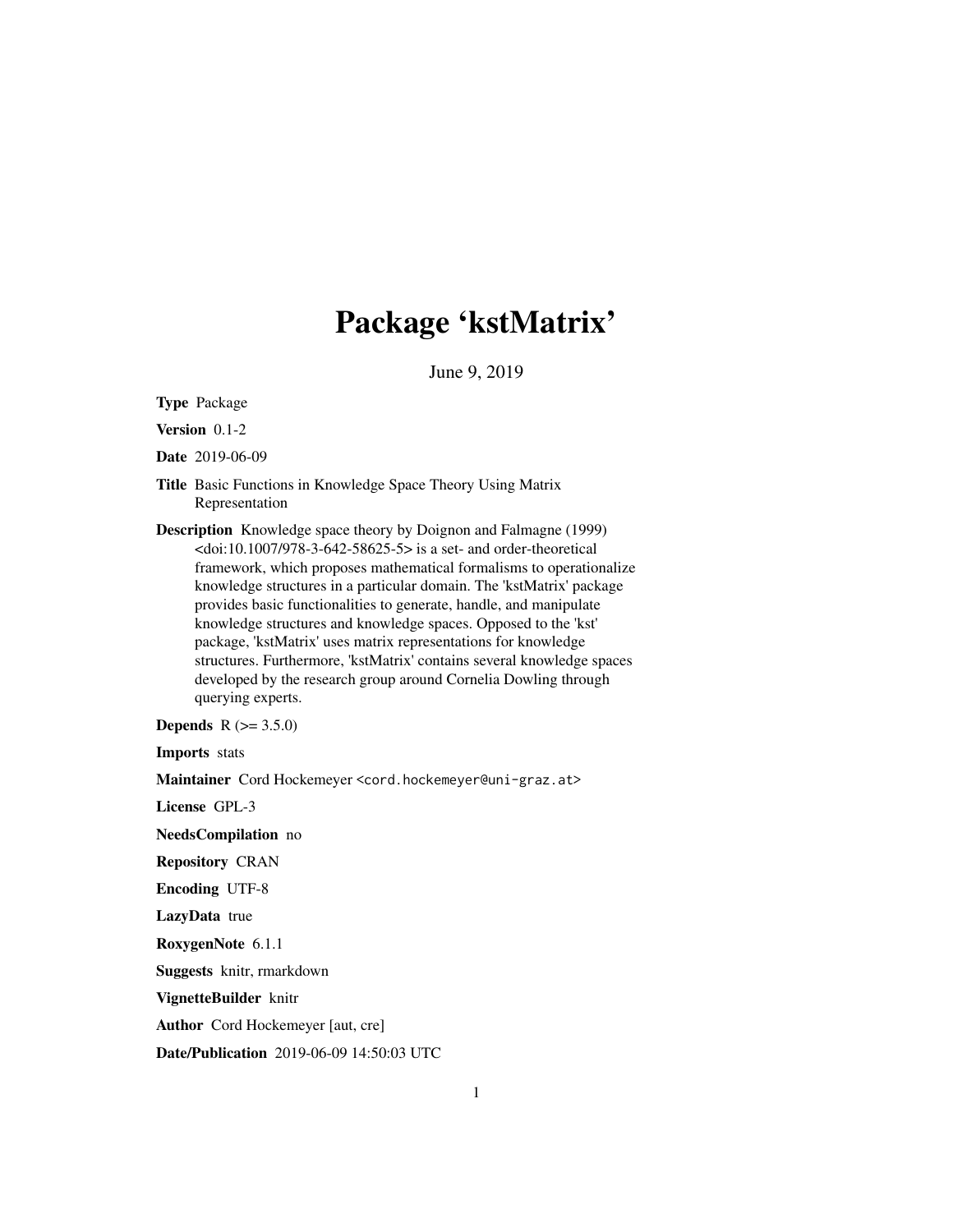# <span id="page-1-0"></span>R topics documented:

|  | 3              |
|--|----------------|
|  | $\overline{4}$ |
|  | $\overline{4}$ |
|  | -5             |
|  | 5              |
|  | 6              |
|  | 7              |
|  | $\overline{7}$ |
|  | -8             |
|  | 9              |
|  | - 9            |
|  |                |
|  |                |
|  |                |
|  |                |
|  |                |

#### **Index** 2008 **[14](#page-13-0)**

cad *Knowledge spaces on AutoCAD knowledge*

#### Description

Bases of knowledge spaces on AutoCAD knowledge obtained from querying experts.

#### Usage

cad

#### Format

A list containing seven bases (cad1 to cad6, and cadmaj) in binary matrix form. Each matrix has 28 columns representing the different knowledge items and a varying number of rows containing the basis elements.

#### Details

Six experts were queried about prerequisite relationships between 28 AutoCAD knowledge items (Dowling, 1991; 1993). A seventh basis represents those prerequisite relationships on which the majority (4 out of 6) of the experts agree (Dowling & Hockemeyer, 1998).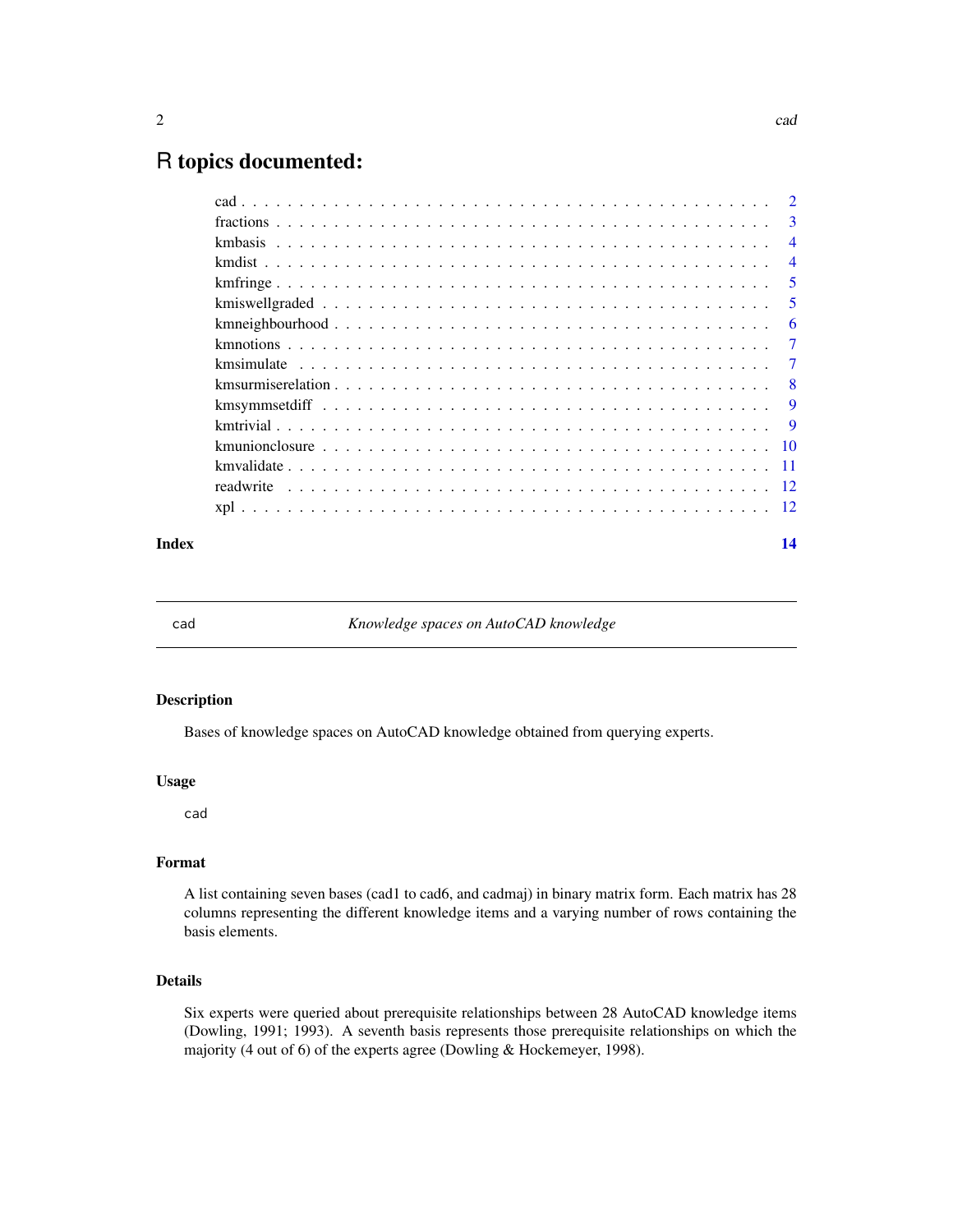#### <span id="page-2-0"></span>fractions 3

#### References

Dowling, C. E. (1991). Constructing Knowledge Structures from the Judgements of Experts. Habilitationsschrift, Technische Universität Carolo-Wilhelmina, Braunschweig, Germany.

Dowling, C. E. (1993). Applying the basis of a knowledge space for controlling the questioning of an expert. Journal of Mathematical Psychology, 37, 21–48.

Dowling, C. E. & Hockemeyer, C. (1998). Computing the intersection of knowledge spaces using only their basis. In Cornelia E. Dowling, Fred S. Roberts, & Peter Theuns, editors, Recent Progress in Mathematical Psychology, pp. 133–141. Lawrence Erlbaum Associates Ltd., Mahwah, NJ.

fractions *Knowledge spaces on fractions*

#### **Description**

Bases of knowledge spaces on fractions obtained from querying experts.

#### Usage

fractions

#### Format

A list containing four bases (frac1 to frac3, and fracmaj) in binary matrix form. Each matrix has 77 columns representing the different knowledge items and a varying number of rows containing the basis elements.

#### Details

Three experts were queried about prerequisite relationships between 77 items on fractions (Baumunk & Dowling, 1997). A forth basis represents those prerequisite relationships on which the majority of the experts agree (Dowling & Hockemeyer, 1998).

#### References

Baumunk, K. & Dowling, C. E. (1997). Validity of spaces for assessing knowledge about fractions. Journal of Mathematical Psychology, 41 ,99–105.

Dowling, C. E. & Hockemeyer, C. (1998). Computing the intersection of knowledge spaces using only their basis. In Cornelia E. Dowling, Fred S. Roberts, & Peter Theuns, editors, Recent Progress in Mathematical Psychology, pp. 133–141. Lawrence Erlbaum Associates Ltd., Mahwah, NJ.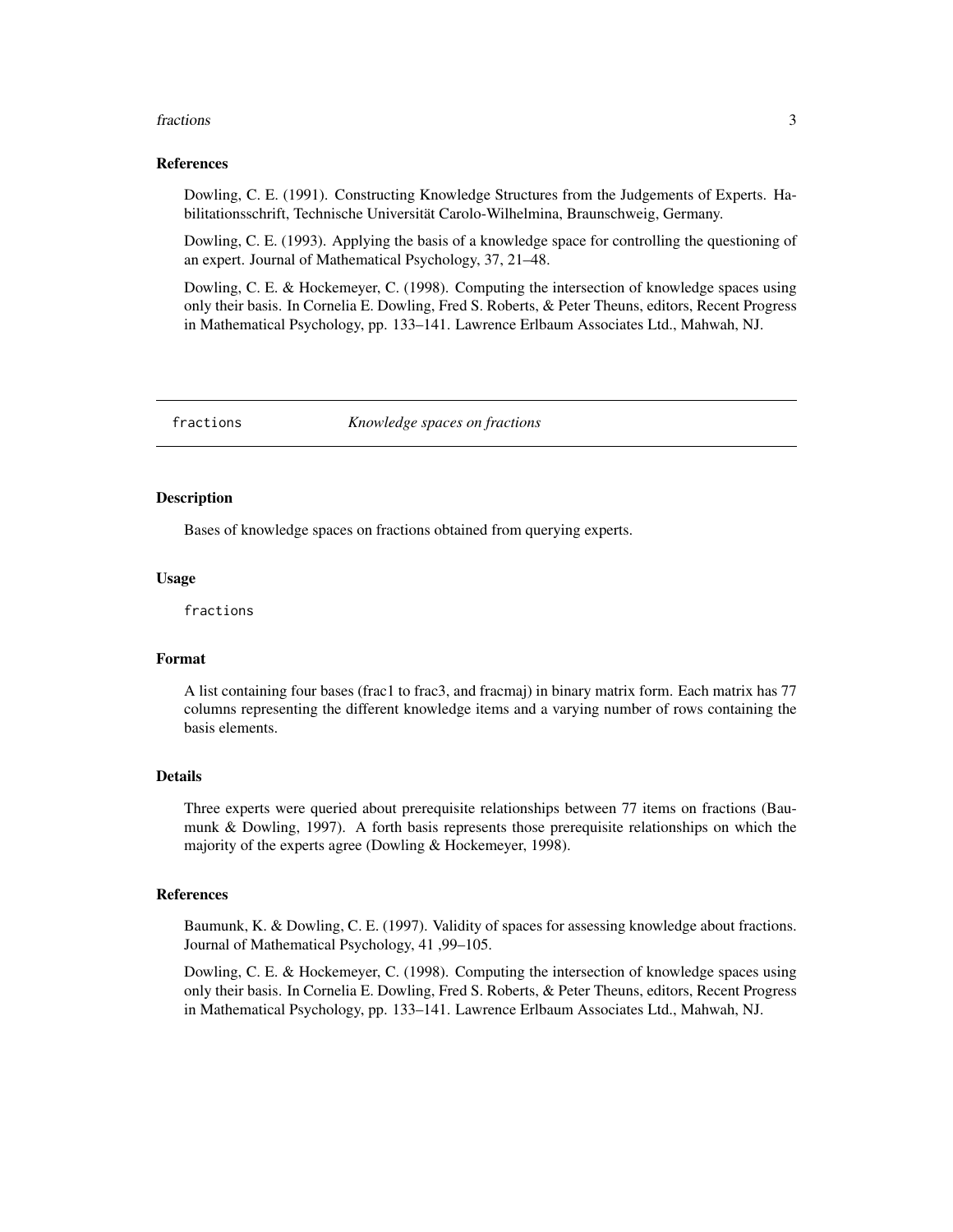<span id="page-3-0"></span>kmbasis returns a matrix representing the basis of a knowledge space. If  $x$  is a knowledge structure or an arbitrary family of sets kmbasis returns the basis of the smallest knowledge space containing x.

#### Usage

kmbasis(x)

#### Arguments

x Binary matrix representing a knowledge space

#### Value

Binary matrix representing the basis of the knowledge space.

#### Examples

kmbasis(xpl\$space)

kmdist *Compute the distance between a data set and a knowledge structure*

#### Description

kmdist returns a named vector with the frequencies of distances between a set of response patterns and a knowledge structure. This vector can be used to compute, e.g., the Discrepancy Index (DI) or the Distance Agreement Coefficient (DA).

#### Usage

kmdist(data, struct)

#### Arguments

| data   | Binary matrix representing a set of response patterns |
|--------|-------------------------------------------------------|
| struct | Binary matrix representing a knowledge structure      |

#### Value

Distance distribution vector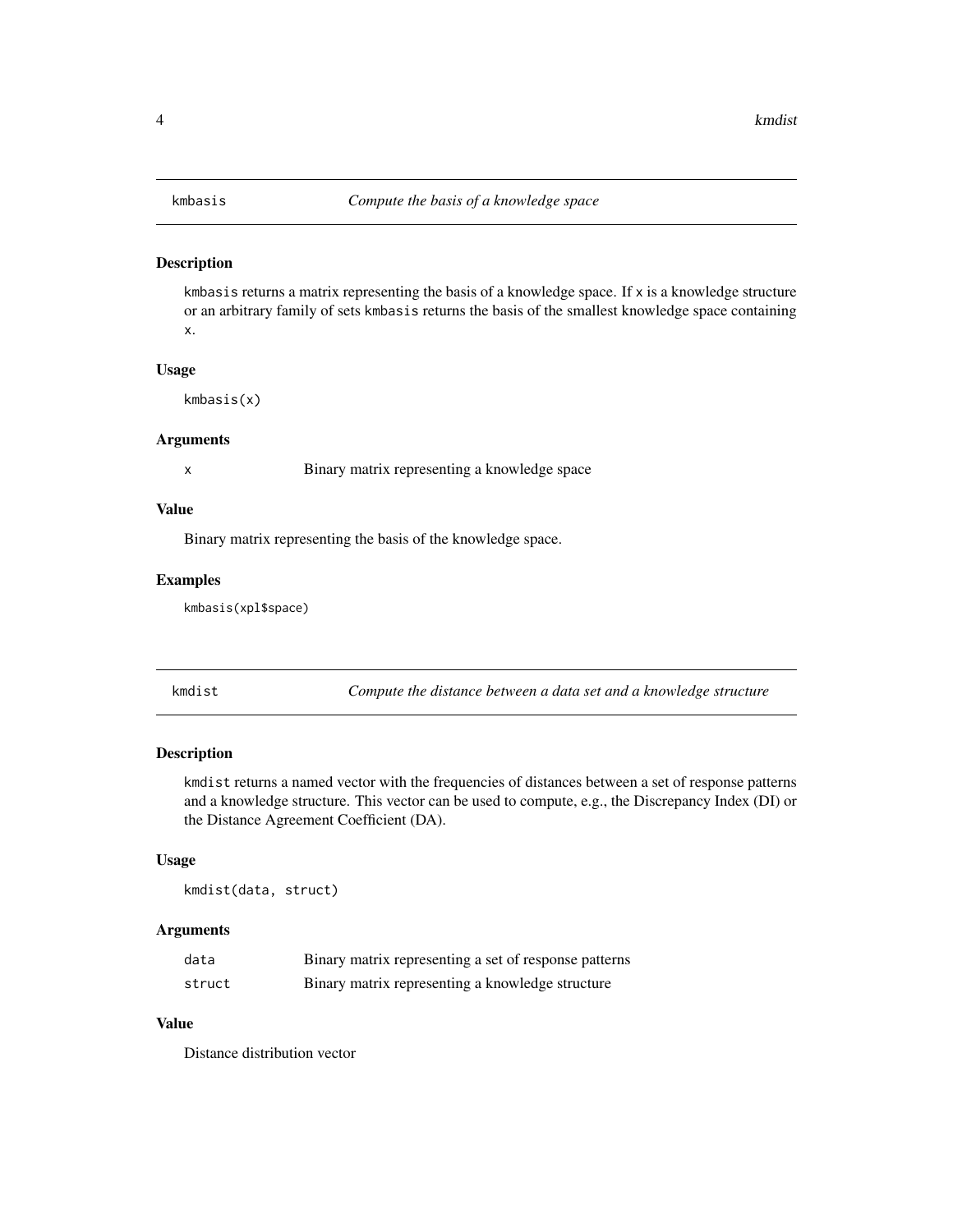#### <span id="page-4-0"></span>kmfringe 55 September 1988 September 1988 September 1988 September 1988 September 1988 September 1988 Septembe

#### Examples

kmdist(xpl\$data, xpl\$space)

kmfringe *Compute the fringe of a state within a knowledge structure*

#### Description

kmfringe computes the fringe of a state within a knowledge structure, i.e. the set of items by which the state differs from its neighbours.

#### Usage

kmfringe(state, struct)

#### Arguments

| state  | Binary vector representing a knowledge state     |
|--------|--------------------------------------------------|
| struct | Binary matrix representing a knowledge structure |

#### Value

Binary vector representing the fringe

#### Examples

```
kmfringe(c(1,0,0,0), xpl$space)
```
kmiswellgraded *Check for wellgradedness of a knowledge structure*

#### Description

kmiswellgraded returns whether a knowledge structure is wellgraded.

#### Usage

```
kmiswellgraded(x)
```
#### Arguments

x Binary matrix representing a knowledge space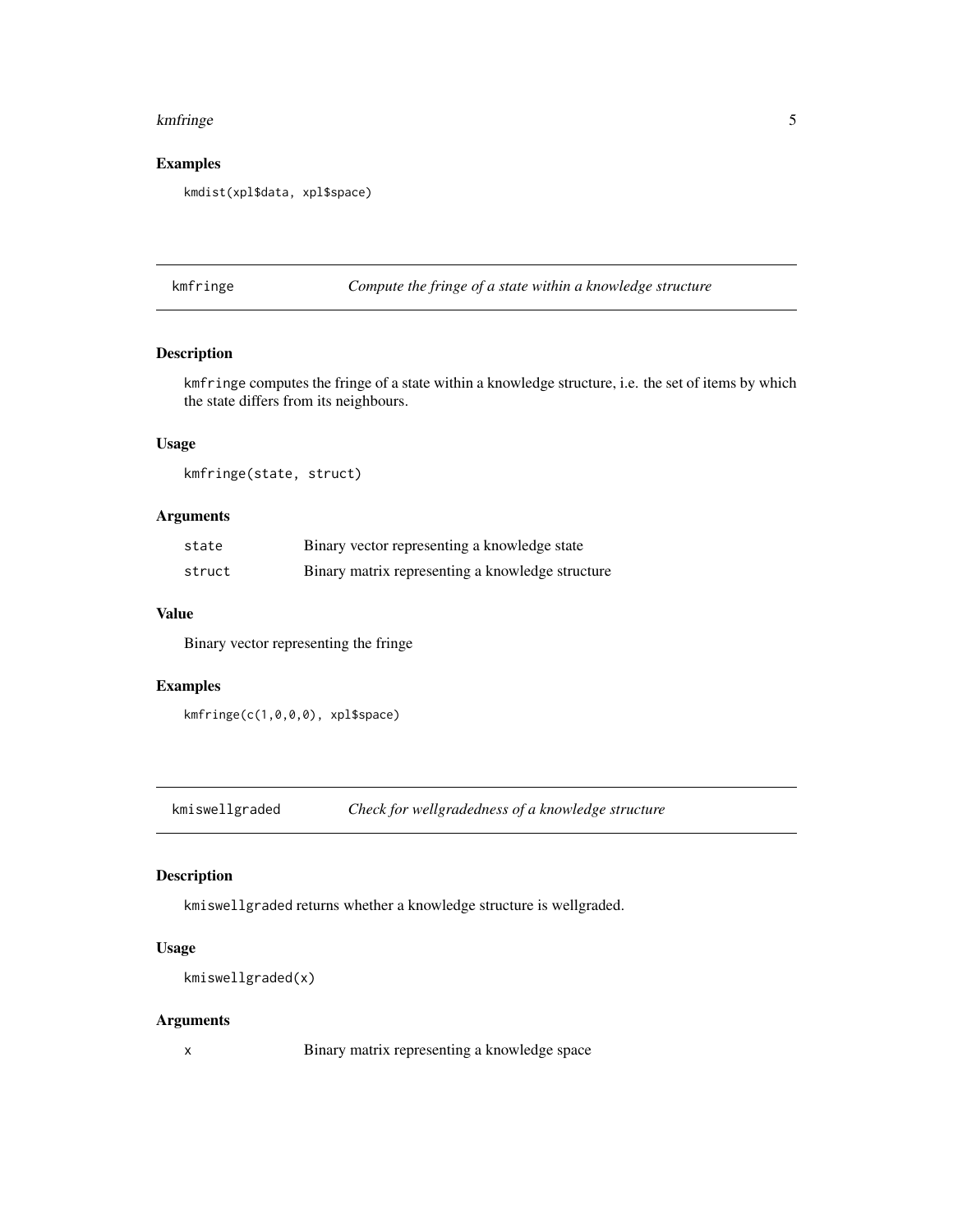## <span id="page-5-0"></span>Value

Logical value specifying whether 'x' is wellgraded

### References

Doignon, J.-P. & Falmagne, J.-C. (1999). Knowledge Spaces. Springer–Verlag, Berlin.

#### Examples

kmiswellgraded(xpl\$space)

kmneighbourhood *Compute the neighbourhod of a state within a knowledge structure*

#### Description

kmneighbourhood computes the neighbourhood of a state within a knowledge structure, i.e. the family of all other states with a symmetric set difference of 1.

#### Usage

```
kmneighbourhood(state, struct)
```
#### Arguments

| state  | Binary vector representing a knowledge state     |
|--------|--------------------------------------------------|
| struct | Binary matrix representing a knowledge structure |

## Value

Matrix containing the neighbouring states, one per row

#### Examples

kmneighbourhood(c(1,1,0,0), xpl\$space)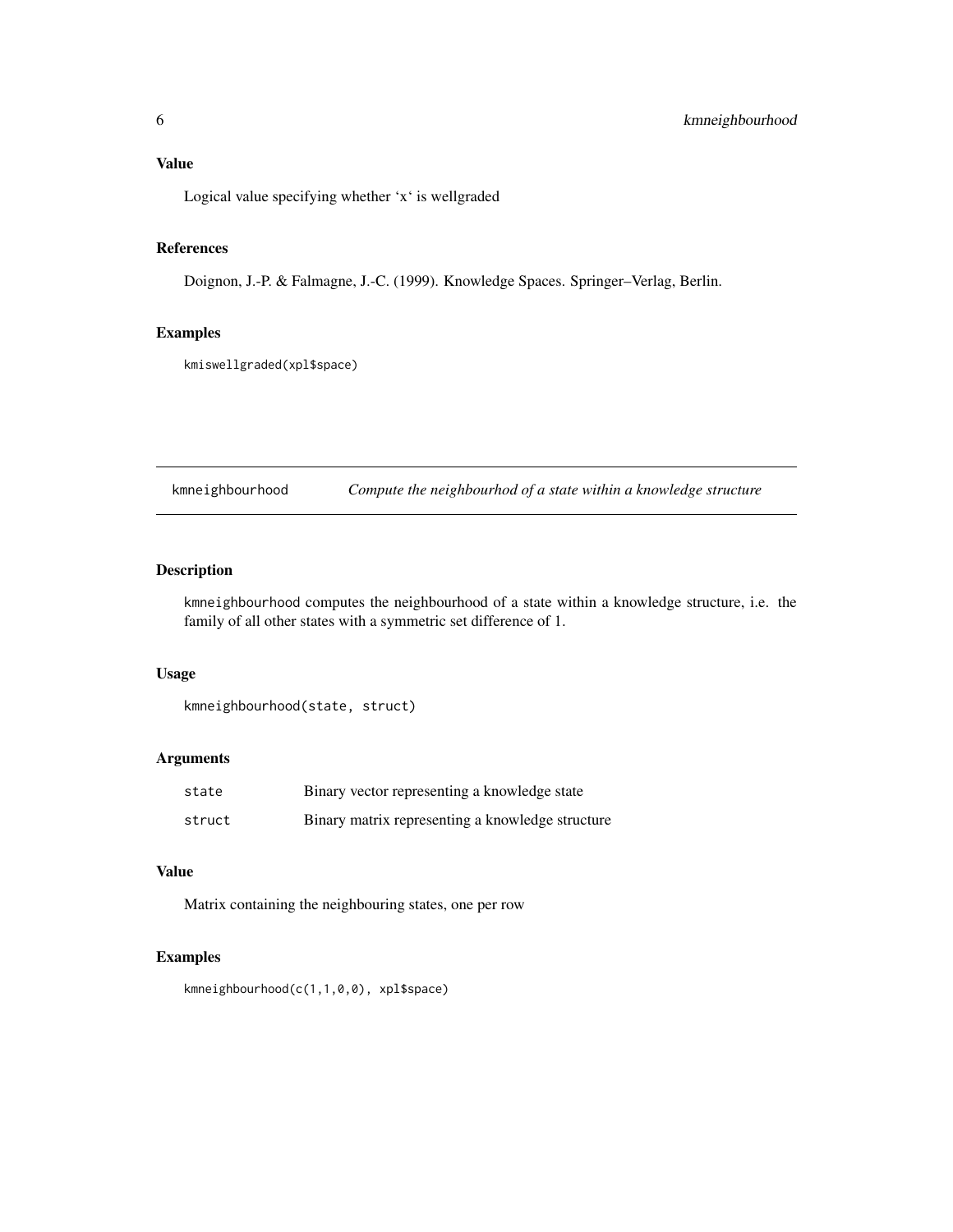<span id="page-6-0"></span>

kmnotions returns a matrix representing the notions of a knowledge structure.

#### Usage

```
kmnotions(x)
```
#### Arguments

x Binary matrix representing a knowledge structure

#### Value

Binary matrix representing notions in the knowledge structure

The matrix has a '1' in row 'i' and column 'j' if 'i' and 'j' belong to the same notion (i.e. are equivalent). It is a symmetric matrix with '1's in the main diagonal.

#### Examples

kmnotions(xpl\$space)

kmsimulate *Simulate a set of response patterns according to the BLIM*

#### Description

kmsimulate returns a data set of n simulated response patterns based on the knowledge structure x given as a binary matrix. The simulation follows the BLIM (Basic Local Independence Model; see Doigon & Falmagne, 1999).

#### Usage

kmsimulate(x, n, beta, eta)

#### **Arguments**

| x    | Binary matrix representing a knowledge space |
|------|----------------------------------------------|
| n    | Number of simulated response patterns        |
| beta | Careless error probability value or vector   |
| eta  | Lucky guess probability value or vector      |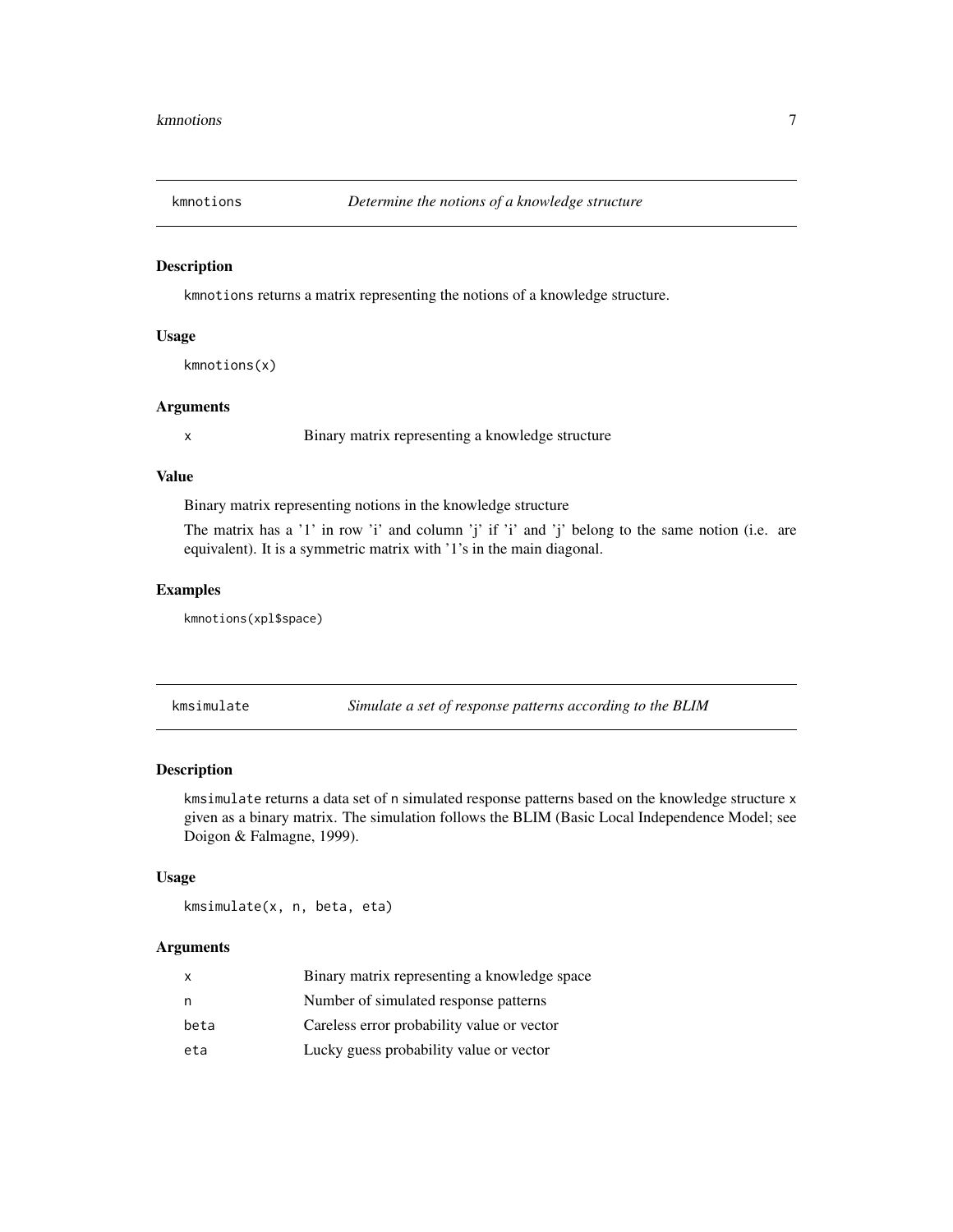#### <span id="page-7-0"></span>Details

The beta and eta parameters must be either single numericals or vectors with a length identical to the number of rows in the x matrix. A mixture is possible.

The 'sample' function used by 'kmsimulate' might work inaccurately for knowledge structures 'x' with 2<sup> $\land$ </sup>31 or more states.

#### Value

Binary matrix representing the simulated data set

#### References

Doignon, J.-P. & Falmagne, J.-C. (1999). Knowledge Spaces. Springer–Verlag, Berlin.

#### Examples

kmsimulate(xpl\$space, 50, 0.2, 0.1) kmsimulate(xpl\$space, 50, c(0.2, 0.25, 0.15, 0.2), c(0.1, 0.15, 0.05, 0.1)) kmsimulate(xpl\$space, 50, c(0.2, 0.25, 0.15, 0.2), 0)

kmsurmiserelation *Compute the surmise relation of a quasi-ordinal knowledge space*

#### **Description**

kmsurmiserelation returns a matrix representing the surmise relation of a quasi-ordinal knowledge space. If x is a general knowledge space, a knowledge structure or an arbitrary family of sets, kmsurmiserelation returns the surmise relation of the smallest quasi-ordinal knowledge space containing x.

#### Usage

```
kmsurmiserelation(x)
```
#### Arguments

x Binary matrix representing a quasi-ordinal knowledge space

#### Value

Binary matrix representing the surmise relation of the corresponding quasi-ordinal knowledge space Note: The columns of the surmise relation matrix describe the minimal state for the respective item in the quasi-ordinal knowledge space.

#### Examples

kmsurmiserelation(xpl\$space)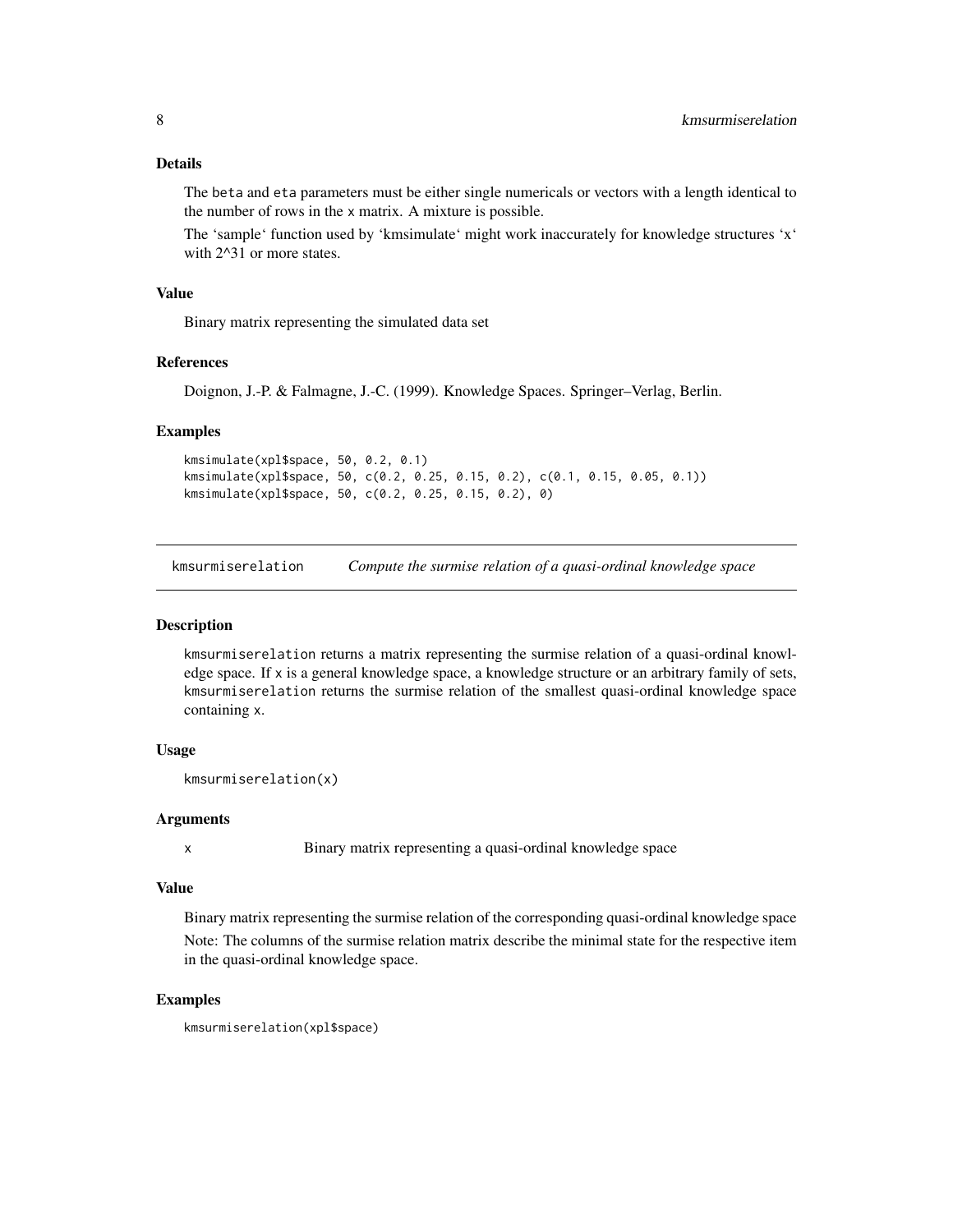<span id="page-8-0"></span>

Compute the symmetric set difference between two sets

#### Usage

```
kmsymmsetdiff(x, y)
```
kmsetdistance(x, y)

#### Arguments

| Binary vector representing a set |
|----------------------------------|
| Binary vector representing a set |

#### Value

kmsymmsetdiff: Symmetric set difference between 'x' and 'y'

kmsetdistance: Distance between the sets 'x' and 'y', i.e. the cardinality of the symmetric set difference

#### Examples

kmsymmsetdiff(c(1,0,0), c(1,1,0))

kmsetdistance(c(1,0,0), c(1,1,0))

kmtrivial *Create trivial knowledge spaces*

#### Description

These functions create trivial knowledge spaces of a given item number. The minimal space contains just the empty set and the full item set while the maximal space is equal to the power set.

#### Usage

kmminimalspace(noi)

kmmaximalspace(noi)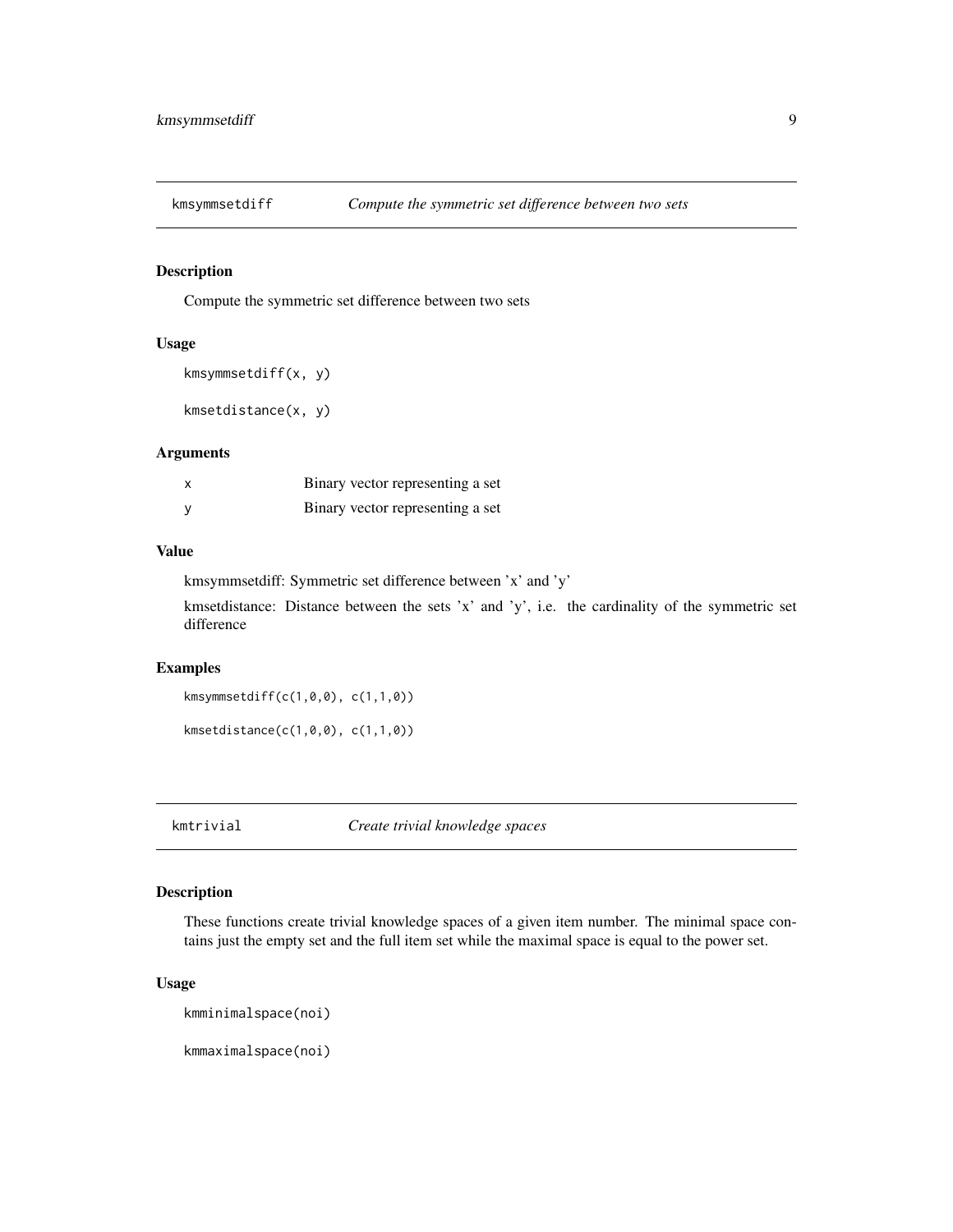#### <span id="page-9-0"></span>Arguments

noi Number of items

#### Details

Please note that the computation time for creating large power sets can grow quite large easily.

#### Value

A binary matrix representing the respective knowledge space

#### Examples

kmminimalspace(5) kmmaximalspace(5)

kmunionclosure *Close a family of sets under union*

#### Description

kmunionclosure returns a matrix representing a knowledge space. Please note that it takes quite some time for computing larger knowledge spaces.

#### Usage

```
kmunionclosure(x)
```
#### Arguments

x Binary matrix representing a family of sets

#### Value

Binary matrix representing the corresponding knowledge space, i.e. the closure of the family under union including the empty set and the full set.

kmconstrDowling implements the irredundant algorithm deveoped by Dowling (1993).

#### References

Dowling, C. E. (1993). On the irredundant construction of knowledge spaces. Journal of Mathematical Psychology, 37, 49–62.

### Examples

kmunionclosure(xpl\$basis)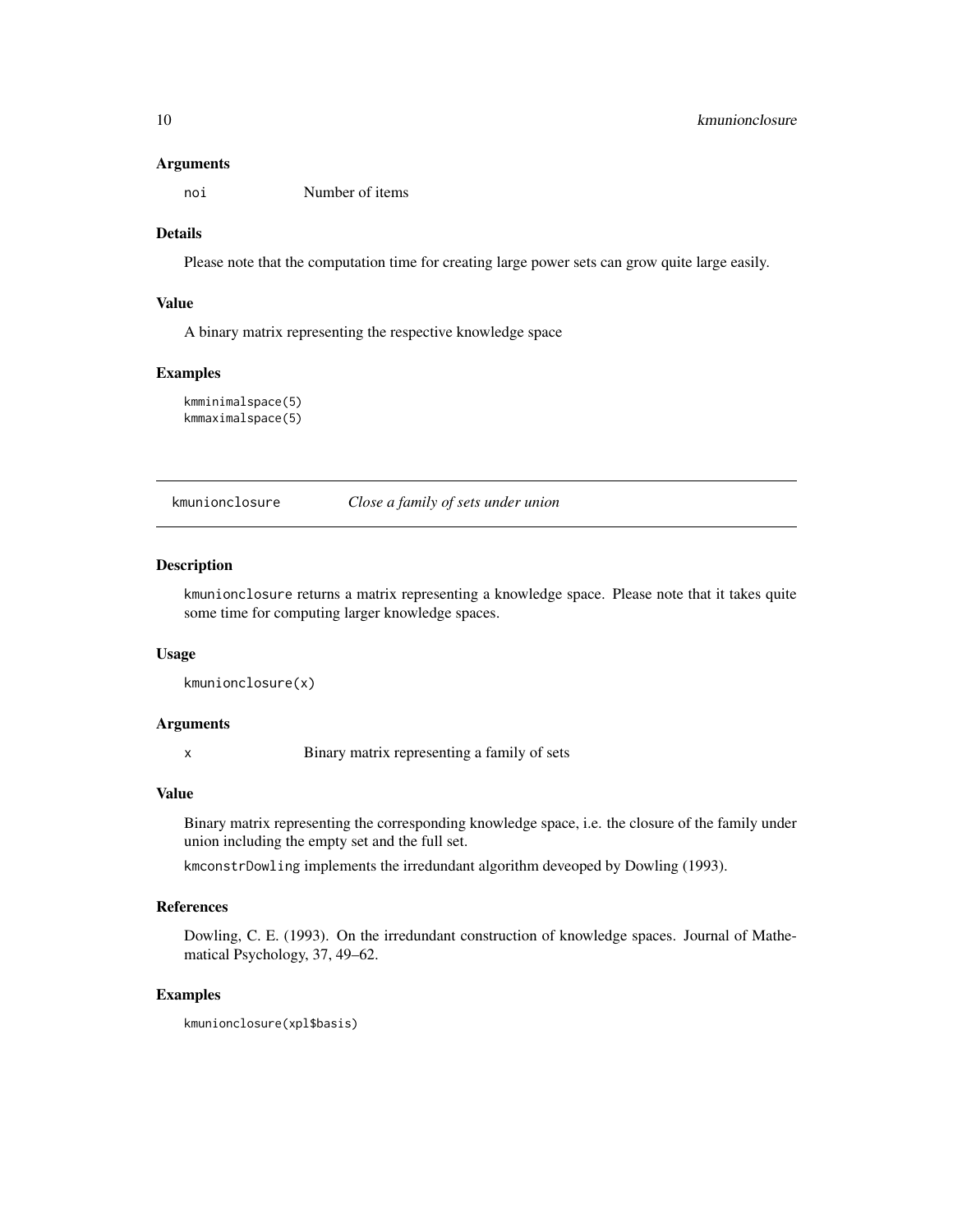<span id="page-10-0"></span>

kmvalidate returns a list with three elements, a named vector with the frequencies of distances between a set of response patterns and a knowledge structure, the Discrepancy Index (DI), and the Distance Agreement Coefficient (DA).

#### Usage

kmvalidate(data, struct)

#### Arguments

| data   | Binary matrix representing a set of response patterns |
|--------|-------------------------------------------------------|
| struct | Binary matrix representing a knowledge structure      |

#### Value

A list with three elements:

dist Distance distribution vector

- DI Discrepancy Index
- DA Distance Agreement Coefficient

#### Warning

The DA computation can take quite some time for larger item sets as the power set has to be computed.

#### Examples

kmvalidate(xpl\$data, xpl\$space)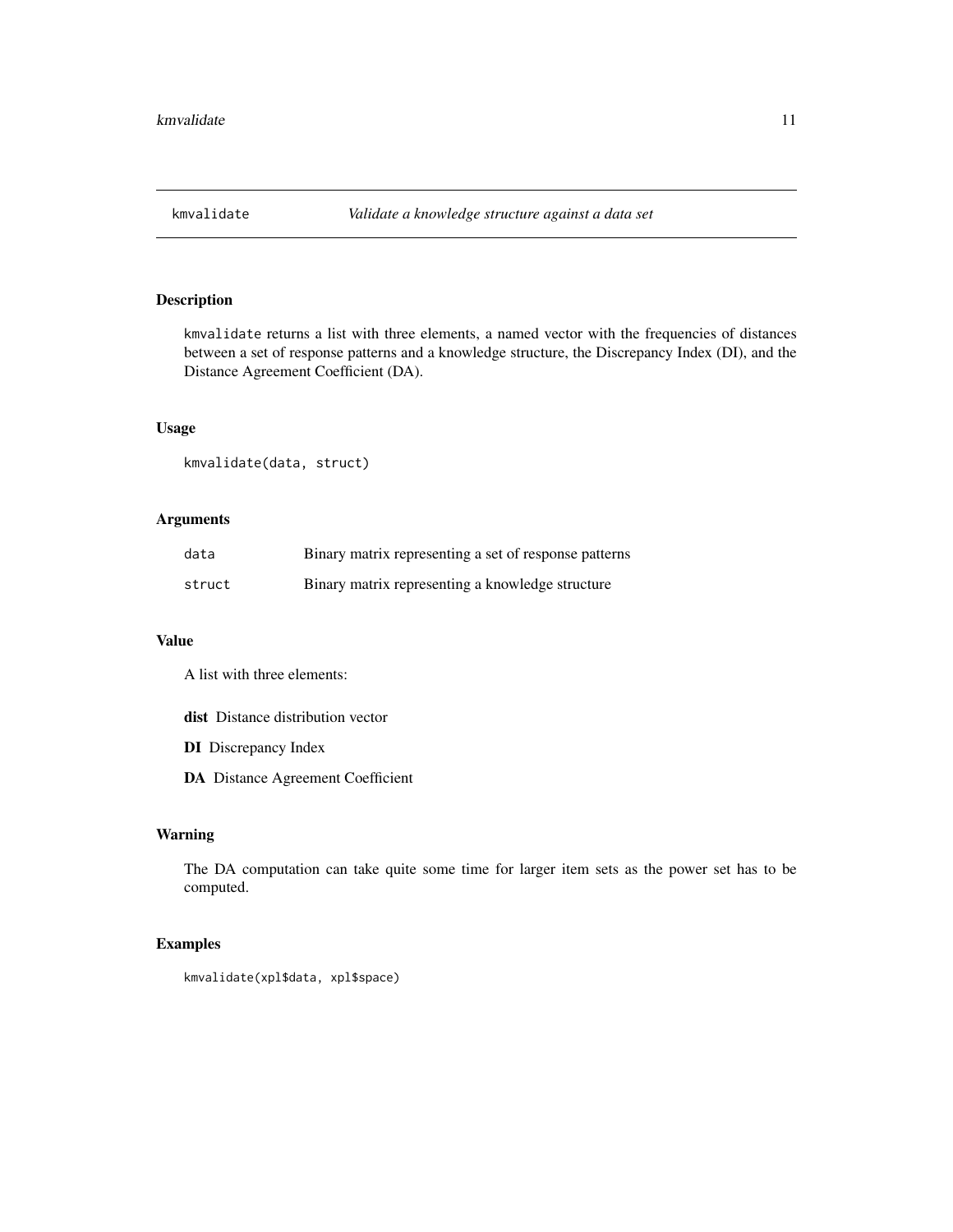<span id="page-11-0"></span>

Bases of knowledge spaces on reading/writing abilities obtained from querying experts.

#### Usage

readwrite

#### Format

A list containing four bases (rw1 to rw3, and rwmaj) in binary matrix form. Each matrix has 48 columns representing the different knowledge items and a varying number of rows containing the basis elements.

#### Details

Three experts were queried about prerequisite relationships between 48 items on reading and writing abilities (Dowling, 1991; 1993). A forth basis represents those prerequisite relationships on which the majority of the experts agree (Dowling & Hockemeyer, 1998).

#### References

Dowling, C. E. (1991). Constructing Knowledge Structures from the Judgements of Experts. Habilitationsschrift, Technische Universität Carolo-Wilhelmina, Braunschweig, Germany.

Dowling, C. E. (1993). Applying the basis of a knowledge space for controlling the questioning of an expert. Journal of Mathematical Psychology, 37, 21–48.

Dowling, C. E. & Hockemeyer, C. (1998). Computing the intersection of knowledge spaces using only their basis. In Cornelia E. Dowling, Fred S. Roberts, & Peter Theuns, editors, Recent Progress in Mathematical Psychology, pp. 133–141. Lawrence Erlbaum Associates Ltd., Mahwah, NJ.

xpl *Small example knowledge space*

#### **Description**

Basis and space matrix of a small fictional knowledge space, and a small data set to be used in examples.

#### Usage

xpl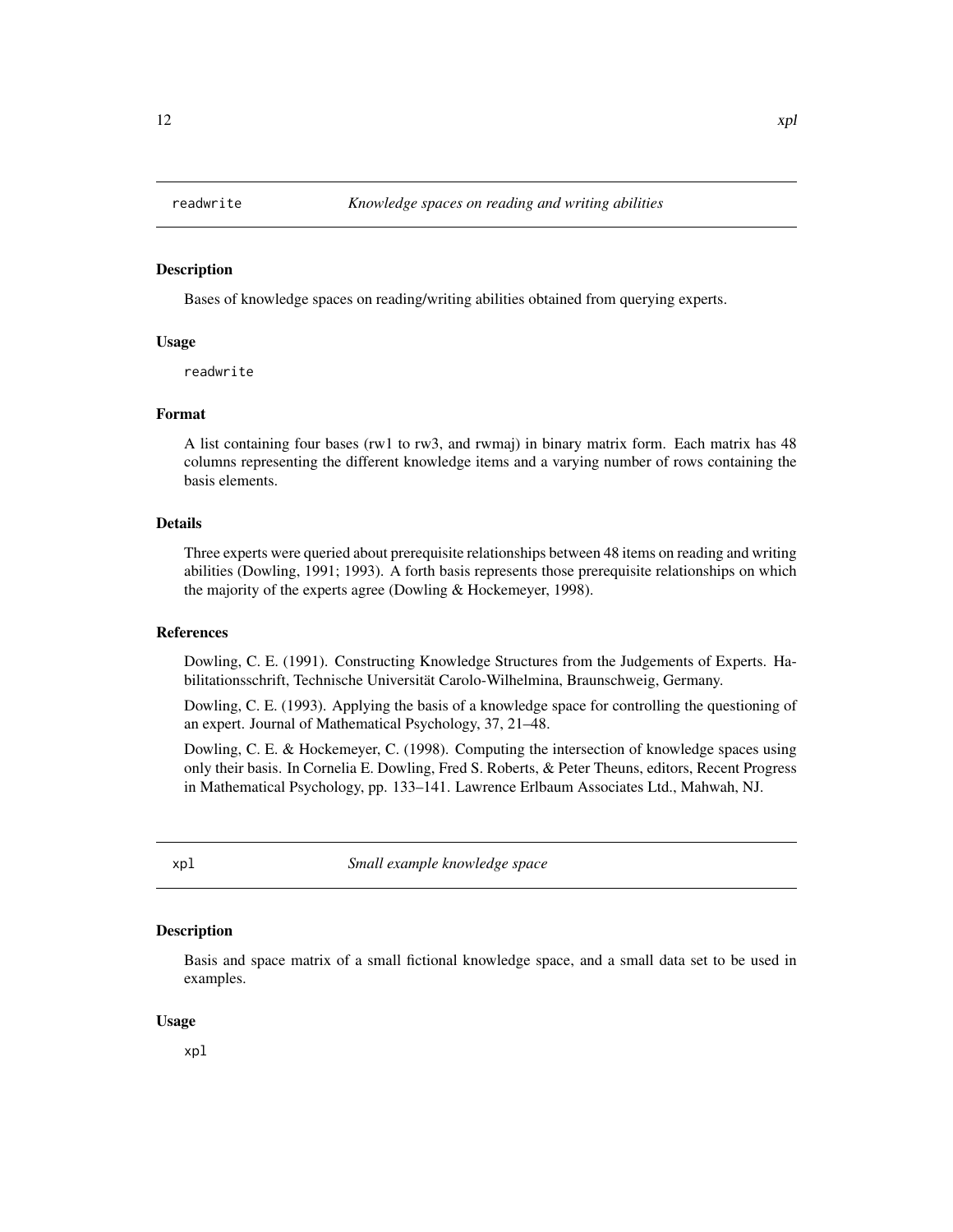## Format

A list containing the basis, the space, and the data matrix